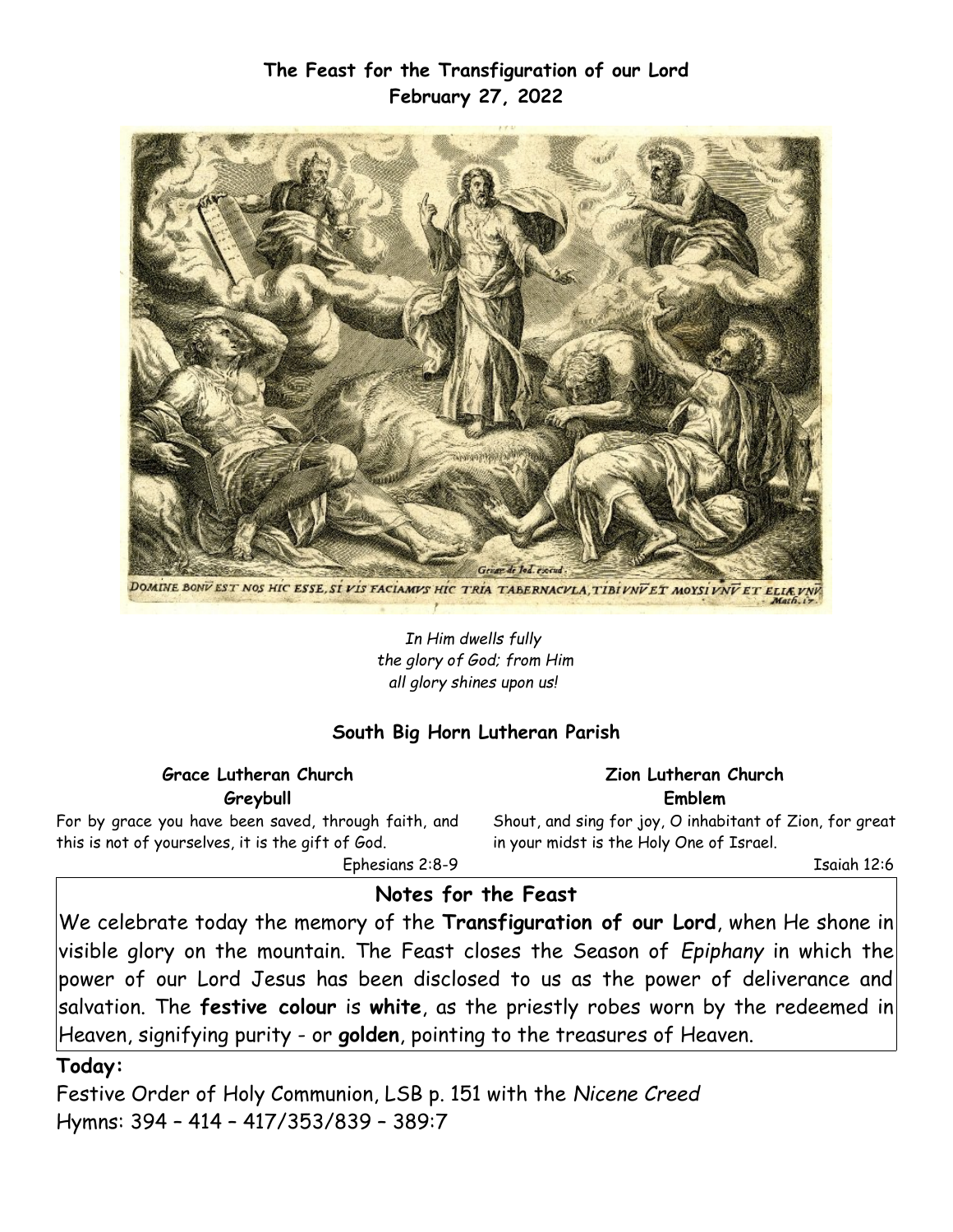# **About Holy Communion**

Holy Scripture teaches that as an expression of unity Christians should share the Sacrament only with those with whom we are united in a common faith. We honour this teaching as our due obedience, and also to guard the uninstructed and those who do not submit to the full counsel of God against spiritual harm (1 Corinthians 11:27–29). As such, only Christians who share our faith and confession and therefore belong to congregations in the fellowship of the Lutheran Church-Missouri Synod will commune in our church. **We sincerely welcome our visitors**; we assure you that we uphold this practice also out of concern for *your* spiritual welfare, and that our Pastor would love to study Scripture with you and help you embrace the full counsel of God, so that we can celebrate the Sacrament in a manner pleasing to God and beneficial for us all.

## **Just so we do not forget:**

I believe that Jesus Christ, true God, begotten of the Father from eternity, and also true Man, born of the Virgin Mary, is my Lord, who has redeemed me, a lost and condemned person, purchased and won me from all sin, from death, and from the power of the devil; not with gold or silver, but with His holy, precious blood and with His innocent suffering and death, that I may be His own and live under Him in His Kingdom and serve Him in everlasting righteousness, innocence and blessedness, just as He is risen from the dead, lives and reigns to all eternity. *Of the Small Catechism*

**This we believe** *– from the Confessions of our Church*

In the elect (who are justified by Christ and reconciled with God), God the Father, Son, and Holy Spirit (who is the eternal and essential righteousness) dwells by faith. (For all Christians are temples of God the Father, Son, and Holy Spirit, who also moves them to do right.) *Formula Concord, the Solid Declaration*

**Lenten Dinners at Grace** at 6 pm., prior to Lenten Worship on Wednesdays, March 2, 9, 16, 23, and 30, and April 6.

March 2: Tacos

March 9: Carry-in

March 16: Spaghetti w/meat sauce

March 23: Carry-in

March 30: Baked potato dinner

April 6: Carry-in

*Free will offerings will be take for our Youth Account.*

**Lenten Worship at Grace** at 7 pm. on Wednesdays, March 2, 9, 16, 23, and 30, and April 6. Our theme for this year shall be *His Law and His Love.* We shall meditate on how the sufferings of our Lord Jesus demonstrate His love for us, in comparison to the love we owe to Him, and which He demands of us in the Ten Commandments.

**Wyoming District March Newsletters** are available in the Narthex.